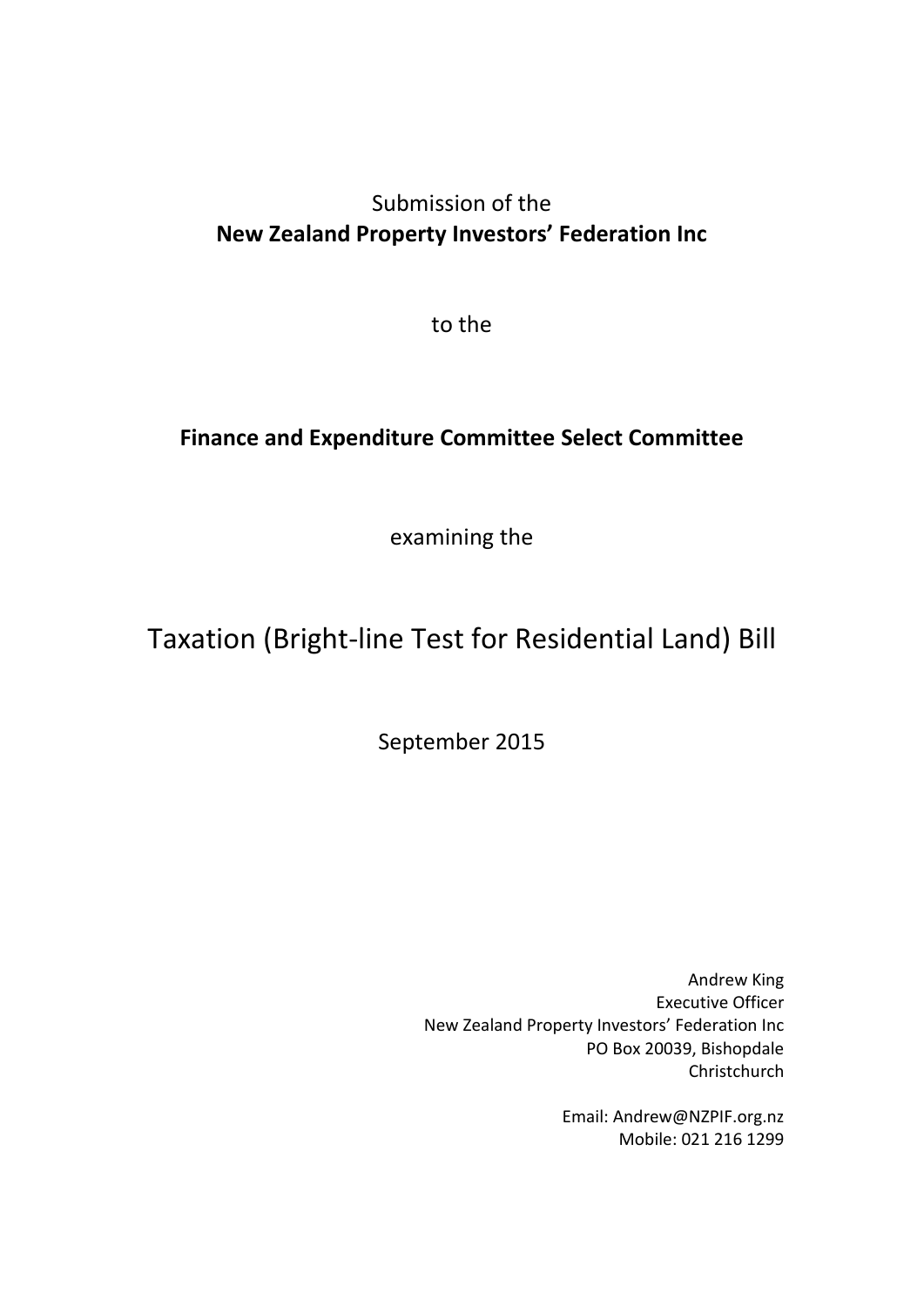#### **SUMMARY**

The New Zealand Property Investors' Federation welcomes the opportunity to provide input into the Taxation (Bright-line Test for Residential Land) Bill.

The proposed legislation is well-intentioned, primarily seeking to clarify when property profits are taxable and improving systems to identify and locate those who should be paying the tax they owe.

We note and agree that the Bill targets on and offshore property Traders (Speculators) as well as habitual homeowner resellers. The Bill is not intended to capture owners of private residence held for the long term or long term rental property providing accommodation to tenants.

Although property traders are the target of the Bill, all investors, including rental property providers are covered. The NZPIF consider the two year test to be at the outside limit before it starts to become a capital gains tax for rental property rather than the intended clarification of existing property taxation. A capital gains tax on rental property would ultimately be borne by the consumer, in this case tenants. Consideration should be given to reducing the two year test to one year or eighteen months.

We agree with the proposed exceptions to the test, but believe they should be extended to a financial hardship clause, as used in other legislation such as Kiwisaver. In the first few years of ownership, providing rental property to tenants often involves significant start-up capital and regular top-up payments. A hardship clause would allow an owner to sell the rental property within the two year period provided they could demonstrate evidence that the are suffering significant financial hardship. We note that an investor in any other type of investment or business would not be subject to a capital gains test in the same circumstances.

The Federation believes that the acquisition and disposal dates should be when the title is registered or updated. This is consistent and provides a certain date. The potential for avoidance can be captured under the existing intention rules.

We agree that the capital and holding costs involved in any property transaction captured by the Bright Line Test should be deductible as with current land sale rules.

In principle, the NZPIF believes it is fair and reasonable that losses made within the two year period should be available to offset other taxable income. This offset of losses is currently available to property traders or traders in any other assets.

In order to reduce complexity and costs, the NZPIF believes that specific anti avoidance rules should be used to eliminate trading of shares in land rich companies or trusts to avoid tax commitments under the Bright Line Test.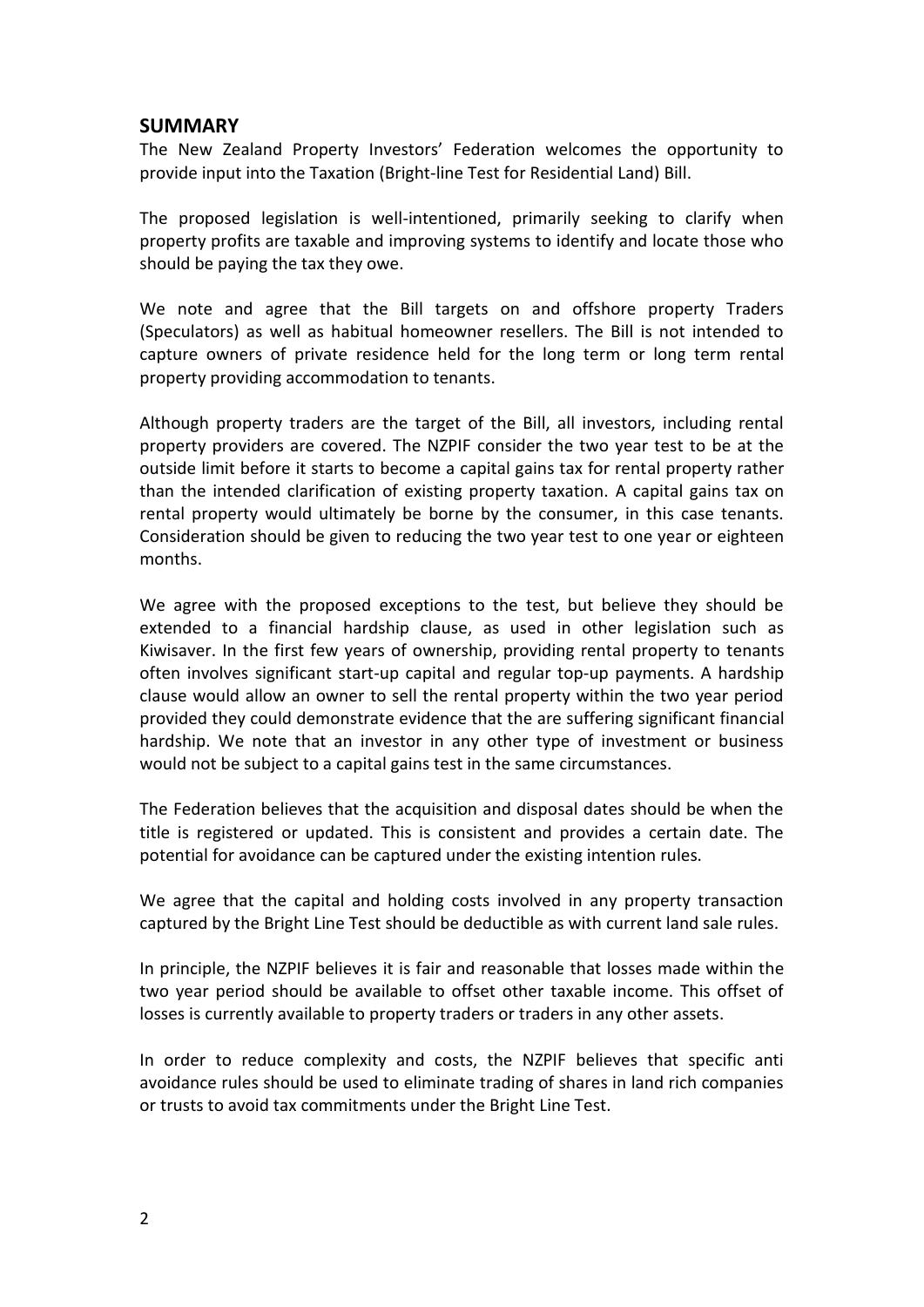#### **RECOMMENDATIONS**

- That the proposed two year Bright Line Test be reduced so that it does not become a defacto capital gains tax on rental property, adversely affecting the rental industry and tenants.
- That the acquisition and disposal dates for the Bright Line Test should be when the title is registered or updated.
- That a significant hardship clause is added to the existing exceptions, so that rental property owners facing hardship not of their own making do not incur a tax that would not occur to share or other types of investors in a similar position.
- That within certain parameters, losses made within the two year period should be available to offset other taxable income.
- That specific anti avoidance rules should be used to eliminate trading of shares in land rich companies or trusts to avoid tax commitments under the Bright Line Test.

# **DISCUSSION**

#### **1. Term of the Bright Line Test**

The key purpose of the Bill is to clarify when profits from the sale of property are taxable.

Many media commentators and the general public are unaware of the difference between a property Trader and a Property Investor. A Property Trader buys and sells property to make an income, where a Property Investor buys property to provide tenants with a home.

Currently property Traders (Speculators) are considered to be in the business of trading properties and therefore the profit they make from buying and selling property is considered taxable income. This is also the case for other investments (shares, antiques, paintings, metals) and businesses.

Profits from selling a private home are also considered taxable if the seller is considered to be in the business of buying and selling their homes.

Profits from selling a family home or rental property are not taxable. Providing your own home or a home for others is mostly a long term commitment. This is also the case for other investments and businesses, so is consistent.

The current law defines whether you are to be taxed on asset sales by your intention when you bought the asset. If your intention was to buy it and sell it for a profit, then any profit you make is considered income and taxed. If you buy an asset with an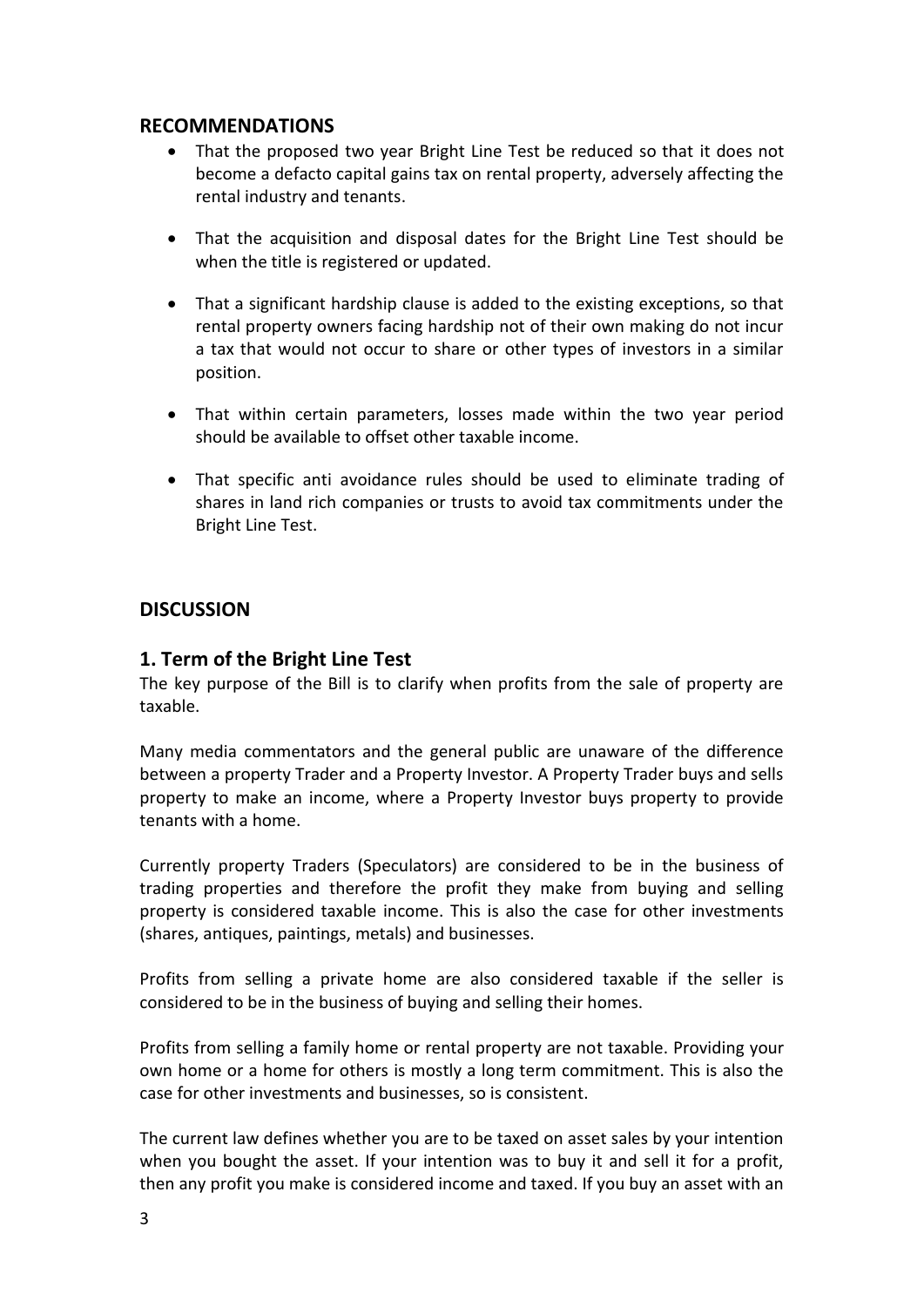intention that it be a family home, rental property or long term investment, then any profit made when the asset is sold is not taxable.

The system encourages long term holding of assets, which is considered a good thing, but tax has the potential to be avoided if traders claim to be investors by saying that their intension was to buy the property as a rental.

The IRD has the power to designate these "investors'" as Traders if their activity shows them to be. The IRD has a property investigation division that was established specifically to investigate such property transactions. This property division has been highly successful in finding Traders and ensuring they pay their fair share of tax. The NZPIF has supported this action since the IRD Property Division was first established.

The reason for the NZPIF support is that we are an industry group for rental property owners. It is not in the interest of our members that Property Traders pass themselves off as Rental Property Owners in order to avoid paying tax.

Property Traders attempting to avoid paying tax and some media commentators have created the perception that rental property owners are not paying their fair share of tax and a Capital Gains Tax should be applied against them.

The NZPIF hoped that the Bright Line Test would clarify for the general public the difference between a property Trader and Investor. The Test would give the general public confidence that those who were trading property would no longer be able to avoid paying the tax that they owed. At the same time, the Test would mostly prevent extra tax being applied to rental property providers. This is beneficial as any extra costs in providing rental property would ultimately be borne by tenants.

The two year Bright Line Test is arguably as long as it could be before it changes from ensuring Traders pay their fair share of tax towards becoming a Capital Gains Tax on rental property.

The Bill should send a message to the General Public that rental property is not intended to be captured by the Test by reducing the Test to one year or eighteen months. This would prevent some rental property owners from unintentionally being caught by the new test, but would still capture the Traders that the Test is actually intended for.

The majority of Property Traders earn a living from their activities, so are incentivised to turn over the property quickly and move onto their next trade. This means that a one year or eighteen month term would be more than adequate to capture them. The current intention rule will also remain in place to capture traders who try and rort the system.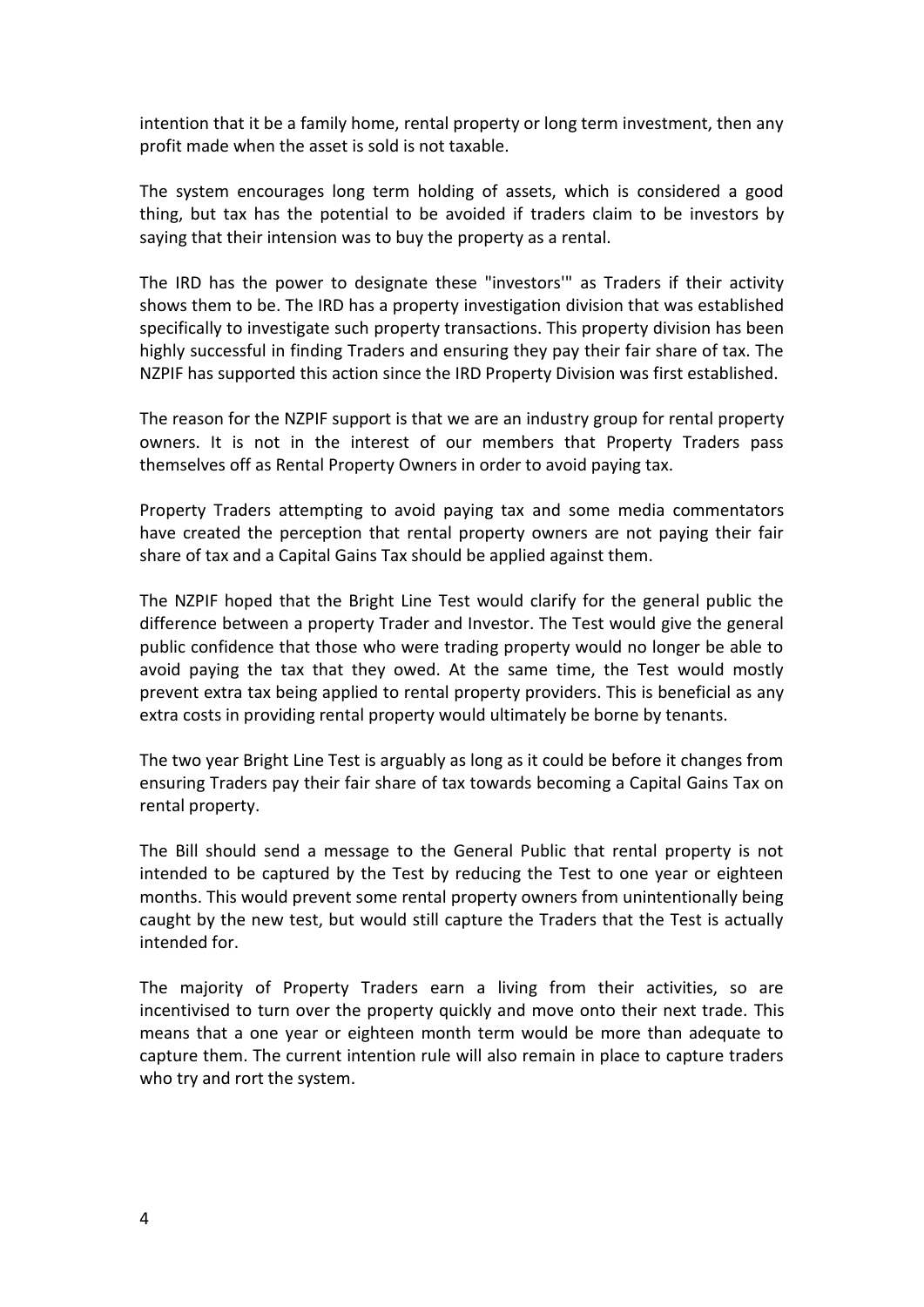# **2. Exceptions**

There are currently two circumstances where the Bright Line Test is exempted from applying. A matrimonial property settlement and an inheritance.

As the Bright Line Test applies only to property investments, there is a discrimination of property investors' against investors' in other investments.

The NZPIF believes that this is unfair and that all investments should have a Bright Line Test to distinguish between Traders and Investors'. How many share traders or business Traders are not paying their fair share of tax?

In absence of comparable treatment between investors', we believe that the level of exceptions should be expanded to include financial hardship.

Providing a rental property for tenants to live in usually requires a large capital investment plus ongoing top ups in the early years of ownership. If a rental property owner incurs financial hardship beyond their control within two years of owning the rental property, there is a high likelihood that they will no longer be able to afford to keep it.

By selling within the two year period, under the Bright Line Test they would be required to pay income tax on any increase in the property's value. This would be unjust given that an investor in shares, a business or any other form of investment, would not have to pay such a tax if they found themselves in the same position.

For this reason, we believe that a financial hardship clause should be included into the Bill, similar to that included in the Kiwisaver regulations. Such a clause could be:

#### **Significant financial hardship**

If you can provide evidence that you're suffering significant financial hardship, you are exempted from the bright-line test.

Significant financial hardship includes:

- being unable to meet the costs of providing the rental property
- being unable to meet mortgage repayments on the rental property, resulting in your mortgage provider enforcing the mortgage on your property
- being unable to pay the cost of medical treatment for you or a dependent family member:
- becoming ill, have an injury, or require palliative care suffering from a serious illness

### **3. Losses**

Current land sale rules allow property traders to claim losses from selling property to be offset against their other taxable income.

As the intention of the Bill is to merely confirm the existing laws, it is fair and reasonable that losses should remain being allowed to offset other taxable income.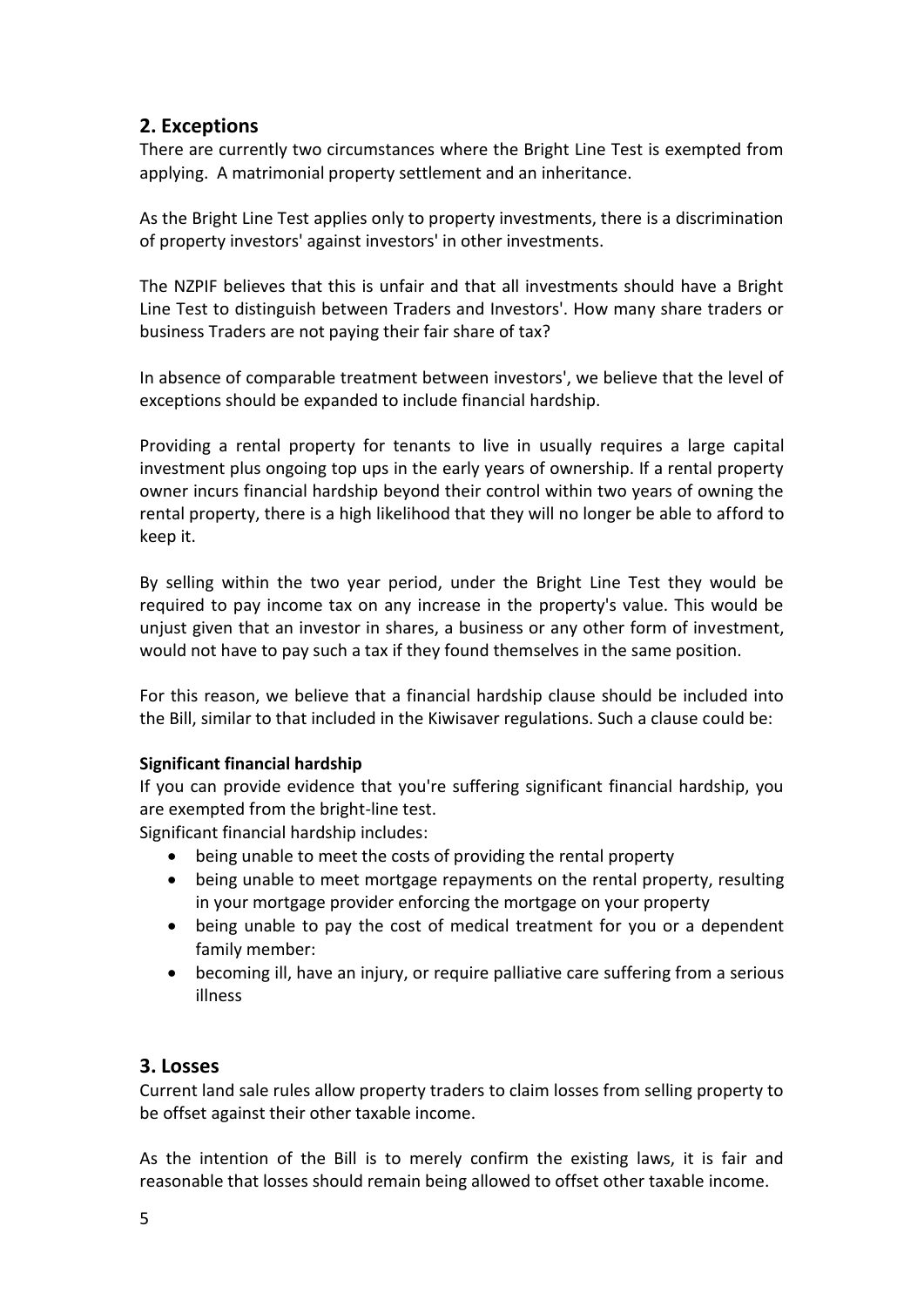Under the new law, some rental property owners will have to pay income tax on the sale of a property that they would not have had to pay before the bright-line test. There are several reasons for this. They may find an additional property that has better investment potential, but they cannot finance both. They may have changing personal circumstances that mean they need to sell the property.

If Government is going to instil an extra tax if property gains value, then it needs to counter this if there is a loss in value.

Rental property owners will not be incentivised to sell on a whim, as even with a tax deduction, by selling the property they are realising the loss and will still have to cover the majority of that loss.

As an example, if a property loses \$30,000 of value within two years of buying it, if it is sold then the tax offset benefit is \$9,900 at a marginal tax rate of 33%. By selling the property, the owner has still realised a true loss of \$20,100.

Compared to property traders, ring-fencing losses would be unjust for rental property owners as they are not in the business of buying and selling property. They may never be in a position to offset a ring-fenced loss because they are unlikely to ever have a property gain that is subject to tax because of the bright-line tax.

We do agree that the system could be manipulated by selling property to an associated person, in order to offset tax losses against other income while continuing to retain control of the property. Because of this, we agree that a person should not be able to access a tax loss under the bright-line test for a transfer of property to an associated person.

#### **4. Land rich companies or trusts**

It is possible that property's could be bought under a company or trust ownership structure for the purpose of circumventing the intentions of the bright-line test. It is understandable that rules should be looked at to restrict this.

If rules are to be introduced then these should be the simplest required to eliminate using shares and trusts to avoid tax commitments under the Bright Line Test.

A point to consider are the changes to social housing provisions. As Government is seeking new and innovative ways to provide social housing, this may involve multi owners in a company or trust structure. Rules intended to stop people avoiding tax commitments under the bright-line test may make it complicated for structures looking to provide large scale social housing under a multi ownership structure.

Consideration could be given to the purpose and rules of the company or tax structure. If it is to provide tenants with long term rental accommodation, no matter who the shareholders are, then it could be exempt from anti-avoidance rules.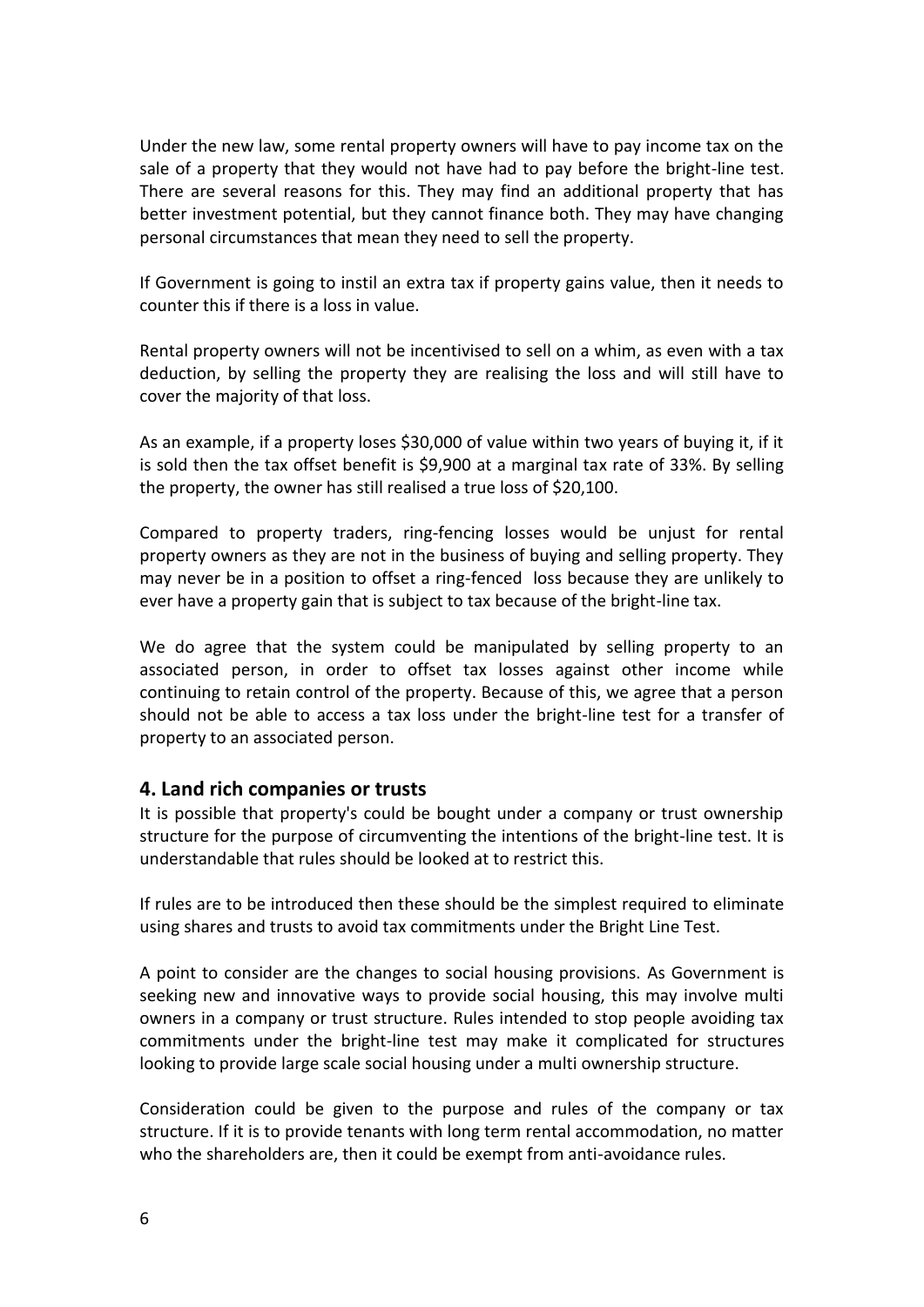# **New Zealand Property Investors' Federation**

This submission has been prepared by the New Zealand Property Investors' Federation Inc (the Federation) in response to the select committee invitation to provide feedback on the Residential Tenancies Amendment Bill.

Established in 1983, the Federation has twenty affiliated local associations situated throughout New Zealand. It is the national body representing the interests of over 7,000 property investors on all matters affecting rental-housing.

The Federation welcomes this opportunity to participate and comment on the draft legislation.

# **Industry Background**

To assist readers understand the extent of the economic and social importance of the private rental industry in New Zealand and the implications of residential tenancies legislation the following background points are offered.

What is the extent of the private rental industry?

- There are approximately 300,000 landlords in New Zealand. There are no corporate or institutional residential landlords.
- There are over 464,000 residential rental properties<sup>1</sup>, housing over 600,000 tenants, and worth around \$150 billion<sup>2</sup>.
- Private landlords are the largest providers of rental accommodation in New Zealand. 81% of tenants rent from a private landlord or trust3.
- Median weekly rent for all accommodation is  $$380<sup>4</sup>$ . The amount spent on rent each week is \$64 million and annually this is \$3.3 billion.
- Most property investors (57%) have been engaged in the business for 10 or more years<sup>5</sup>, which dispels the myth that people are investing in property to make a "quick buck". Instead, property investors are using their rental income business as a mechanism for saving for retirement and are professional and committed long-term service/accommodation providers.

<u>.</u>

 $1$  "Landlord group's code sets high standards" 5/9/08 NZ Herald

 $2$  NZ Herald  $10/1/07$ 

<sup>3</sup> Jo Goodhew MP, RTA Bill, First reading, Hansard 26/5/09

<sup>4</sup> Tenancy Bond Centre statistics

<sup>5</sup> ANZ NZPIF Annual Survey 2006